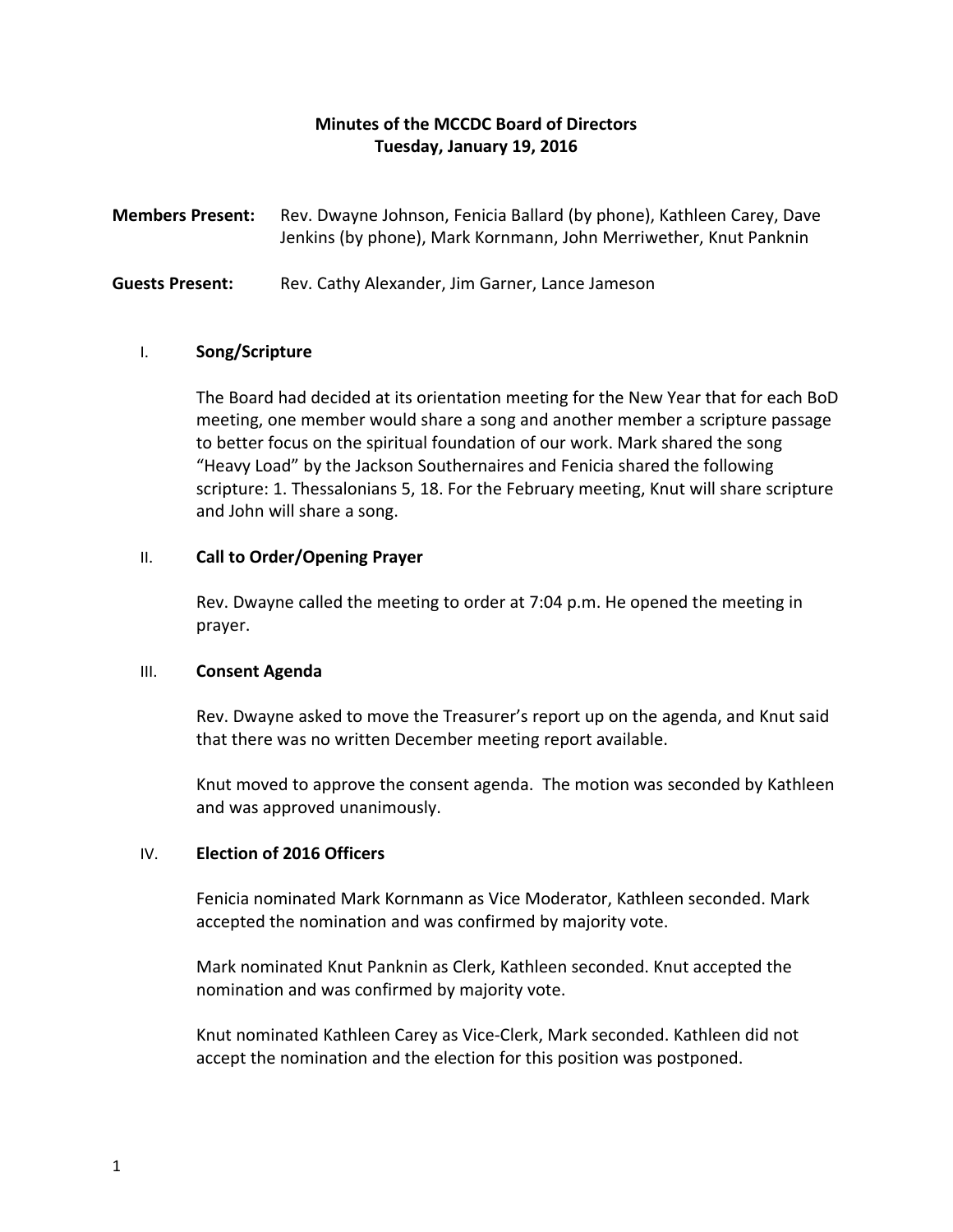Fenicia nominated Dave Jenkins as Treasurer and Dave did not accept. He nominated John Merriwether instead and Mark seconded. John accepted the nomination and was confirmed as Treasurer by majority vote.

Fenicia nominated Dave Jenkins as Assistant Treasurer, Mark seconded. Dave accepted the nomination and was confirmed by majority vote.

Dave nominated Fenicia Ballard as Member At-Large, Mark seconded. Fenicia accepted the nomination. Rev. Dwayne then nominated Kathleen Carey as a second candidate and Mark seconded. Kathleen also accepted the nomination. The election was done by secret ballot. Fenicia received a majority of votes and was confirmed as Member At-Large.

Kathleen Carey was then elected as Vice-Clerk by majority vote.

For 2016, the Vice Moderator and Clerk will meet with Rev. Dwayne in preparation of each Board meeting to set the agenda and a time frame for each item. That will help in keeping the Board meetings within a 90 minutes schedule.

#### V. **Consent Calendar**

Kathleen moved to approve the consent agenda. The motion was seconded by Knut and was approved unanimously.

#### VI. **Informational Items**

## A. **Treasurer's Report**

Lance Jameson stood in for the newly elected Treasurer and presented the balance sheet for December 2015 and the profit/loss statement for Jan-Dec 2015. The P&L showed a net income of \$14,156 for the end of 2015 but that number still needs to be verified by the accountant. The balance sheet showed the cleaned up number of restricted and stip gift accounts. Lance asked the Board to make a decision on the Buchanan Fund since it is about \$60,000 in the negative and has only been replenished by transfers from the General Fund to cover the mortgage payment each month. Kathleen asked Lance to provide a detailed statement on how much money was taken out of Buchanan to see what needs to be paid back into the account.

Mark said that we had an incredible December and that total income for 2015 exceeded \$511,600 for the first time. He asked Lance to put a thank you note to the congregation into the bulletin. Knut moved to receive the Treasurer's report and Mark seconded. The motion was approved unanimously.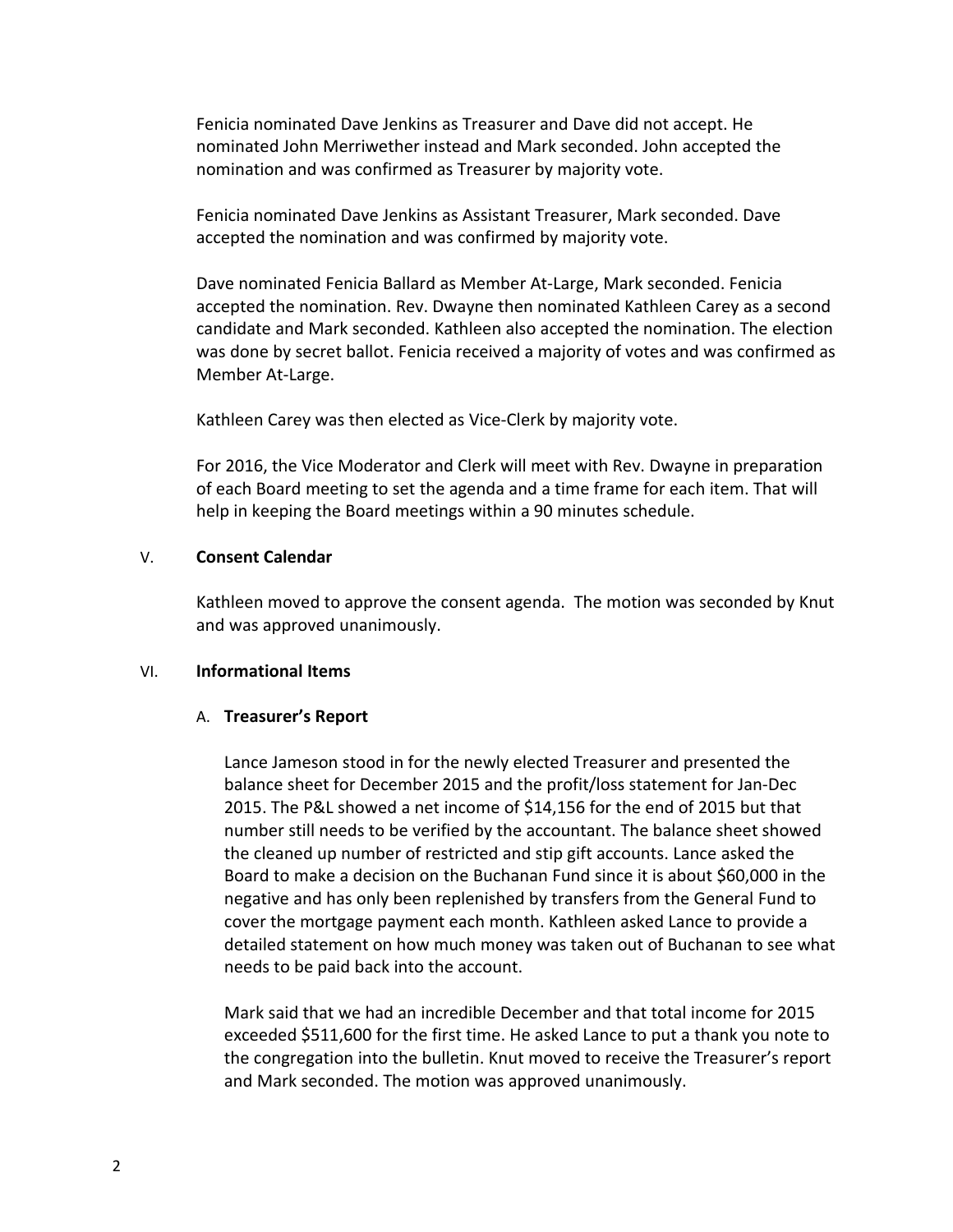#### B. **Shout Outs**

A shout out went out to Frank Wirmusky for coordinating the Lenten reflection series and to all the writers of the devotionals. Another shout out went to Charlie Jewett for being a docent at Saturday's event at the African Art Museum.

## C. **472 Update**

Mark reported that all the walls at 472 are ready to be painted and that the front and back doors can be ordered. The doors have to comply with the historic preservation guidelines. The architect is in the process of revising the final drawings, as they will be needed for closing. Mark also said that the building permit expires at the end of January, and that he would get a renewal before. Appliances can be ordered now as well, and Mark will send measurements to Dave. He will also check whether the stove will be gas or electric. Jim suggested finishing installing the security system before appliances will go in. Mark said that we should start marketing and taking pictures in three weeks. Dennis' timeline for finishing the project is the end of February 2016.

## D. **December 2015 Finals**

Mark reported that the Christmas concert final report showed an income of \$4,382.82. The love offering for MCCDC staff (Dwayne, Cathy, and Lance) brought in \$7,106.

## E. **Weather Cancellations**

Dwayne informed the Board that a decision on Saturday's events will be made by noon on Thursday. Mark will send an email/eBlast and Lance will prepare an automated call in message and also provide information to WTOP-FM for a radio announcement. Dwayne will decide on Sunday services by Saturday, and the information will be disseminated in the same way.

## VII. **Voting Items**

## A. **Black History Month Concert**

Fenicia presented a \$5,000 budget proposal for the Black History Month concert "Shades of Blackness". The concert will take place on Saturday, February 27<sup>th</sup>, at 5 p.m. Dave asked how the budget compared to the Christmas concert and Mark said that we spent about \$2,500 in December. Kathleen asked whether we would sell tickets or if we will take an offering. She also wanted to get more details on the budgeted travel costs of \$2,500. Fenicia clarified that a pianist and two singers would come from out of town (Oklahoma) and that the Worship Arts